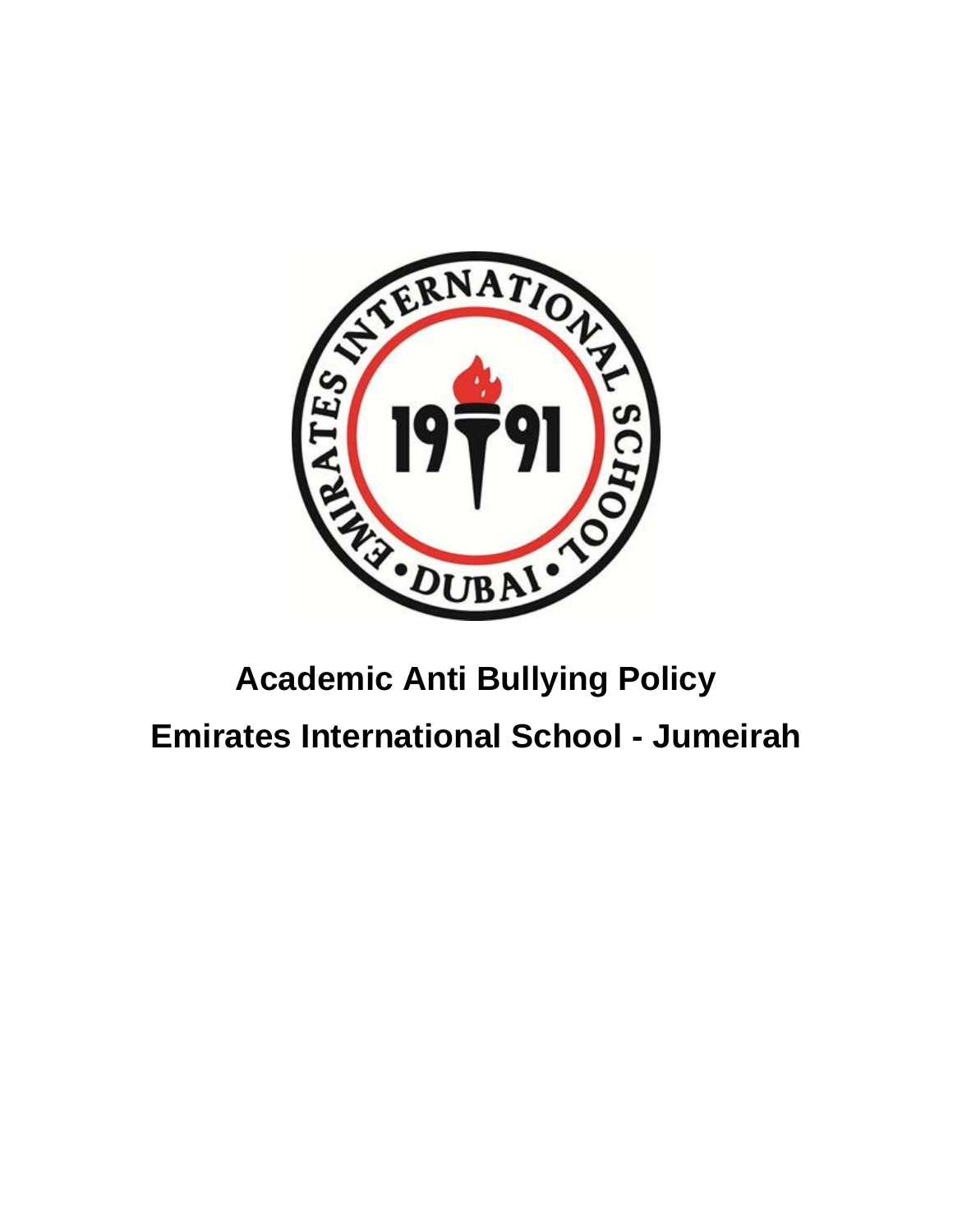### **ANTI-BULLYING POLICY**

At EIS-J we agree bullying in any form is unacceptable. We aim to empower all teachers, prefects and students to challenge, remedy and prevent bullying and create a culture where the rights of the individuals are upheld.

#### **School Policy**

Bullying may be verbal, physical or indirect. In fact any action, which repeatedly makes a child feel uncomfortable, insecure or threatened, may be defined as bullying. The school operates a zero tolerance policy towards bullying in any form. Students should be aware bullying is completely unacceptable at Emirates International School - Jumeirah and students will be treated sympathetically if they tell someone if it has happened to them. The Head of School, Deputy Head, Assistant Head of Pastoral and staff take the lead in creating a climate in which students will be encouraged to immediately report any bullying incident with the expectation it will be dealt with urgently and fairly. All members of staff are required to report incidents of suspected bullying to the Assistant Head of Pastoral.

#### **Aim**

The aim of the bullying policy is to ensure pupils learn in a supportive, caring and safe environment without fear of being bullied. Only when all issues of bullying are addressed will pupils be able to fully benefit from the opportunities available at school. Bullying is defined as deliberately hurtful behaviour, repeated over a period of time, where it is difficult for those being bullied to defend themselves.

#### **Types of Bullying**

The main types of bullying are:

- $\bullet$  Physical (hitting, kicking, theft)
- Emotional (exclusion, hiding belongings, spreading rumours etc.)
- Verbal (name calling, racist remarks)
- Cyber Bullying (through text, email or by any social or communication medium)

#### **Characteristics of a Victim of Bullying**

Students who are being bullied may show changes in behaviour, such as becoming shy and nervous, feigning illness, taking unusual absences or clinging to adults. There may be evidence of changes in work patterns, lacking concentration or truanting from school. In all instances Emirates International School -Jumeirah will attempt to encourage students to discuss their concerns with other members of the school community. The whole school community, therefore, must be alert to the signs of bullying and act promptly with issues as they arise.

In the first instance it is not a requirement for members of the school to investigate whether bullying is occurring but rather to accept the student's perception and jointly agree a way to go forward with them, which will reduce and ultimately eliminate their difficulties.

#### **Implementation**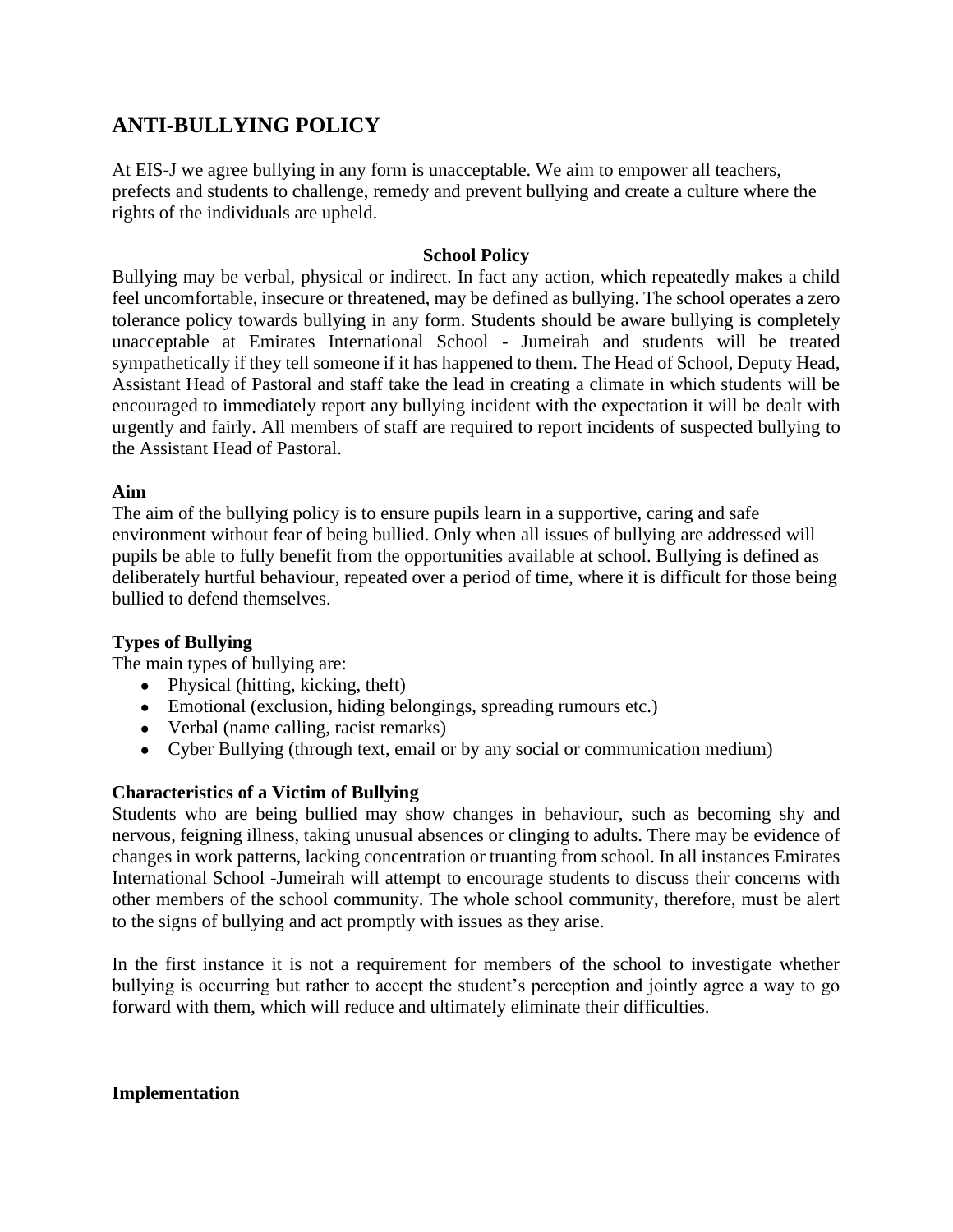Each case will be treated individually and depending on circumstances, one or more of the following strategies will be employed.

- If bullying is suspected or reported, the incident will be dealt with at the earliest opportunity by the Head of Year/Assistant Head of Pastoral
- A clear account of the incident will be recorded and given to the Form Tutor and Head of Year, who will pass on the information to The Assistant Head of Pastoral.
- The Head of Year/Assistant Head of Pastoral will interview / counsel all concerned and will record the incident
- Parents / guardians of those being bullied and the bully will be kept informed by letter or phone
- Measures to stop the behaviour will be used as appropriate and in consultation with all parties concerned
- Involvement of the School Counsellor should be sought
- Regular follow up by the Form Teacher or Head of Year will occur after the incident to ensure bullying does not recommence

Students who have been bullied will be supported by some of the following:

- A staff group (Form Teachers, Head of Year, Assistant Head of Pastoral and School Counsellor) who are receptive to the student's position and don't seek to take responsibility for action away from the student
- Offering an immediate opportunity to discuss the experience with a Form Teacher or member of the school community of their choice
- Counselling within school through the School Counsellor
- Offering continuous support and reassuring the student
- Restoring self-esteem and confidence with the support of a member of the school community of their choice with strategies supplied by the School Counsellor
- Opportunities to discuss their concerns with members of the Student House Council or Senior Mentors ( a group of senior students who can offer additional strategies)
- Safe areas to go if the student feels vulnerable at particular times in the school day. These areas may include the offices of the Heads of Year, Assistant Head of Pastoral or The School Counsellor

Pupils who have bullied will be supported by some of the following:

- Discussing what happened
- Discovering why the pupil became involved
- Opportunities to discuss their concerns with members of the S.H.C.
- Establishing their wrong doing and need to change
- Interviews with The School Counsellor
- Informing parents or guardians to help change the attitude of the pupil

The following disciplinary steps may also be taken depending on the severity of the bullying:

- official warnings to cease offending
- $\bullet$  removal of privileges / activities
- exclusion from certain areas of school premises
- internal Suspension